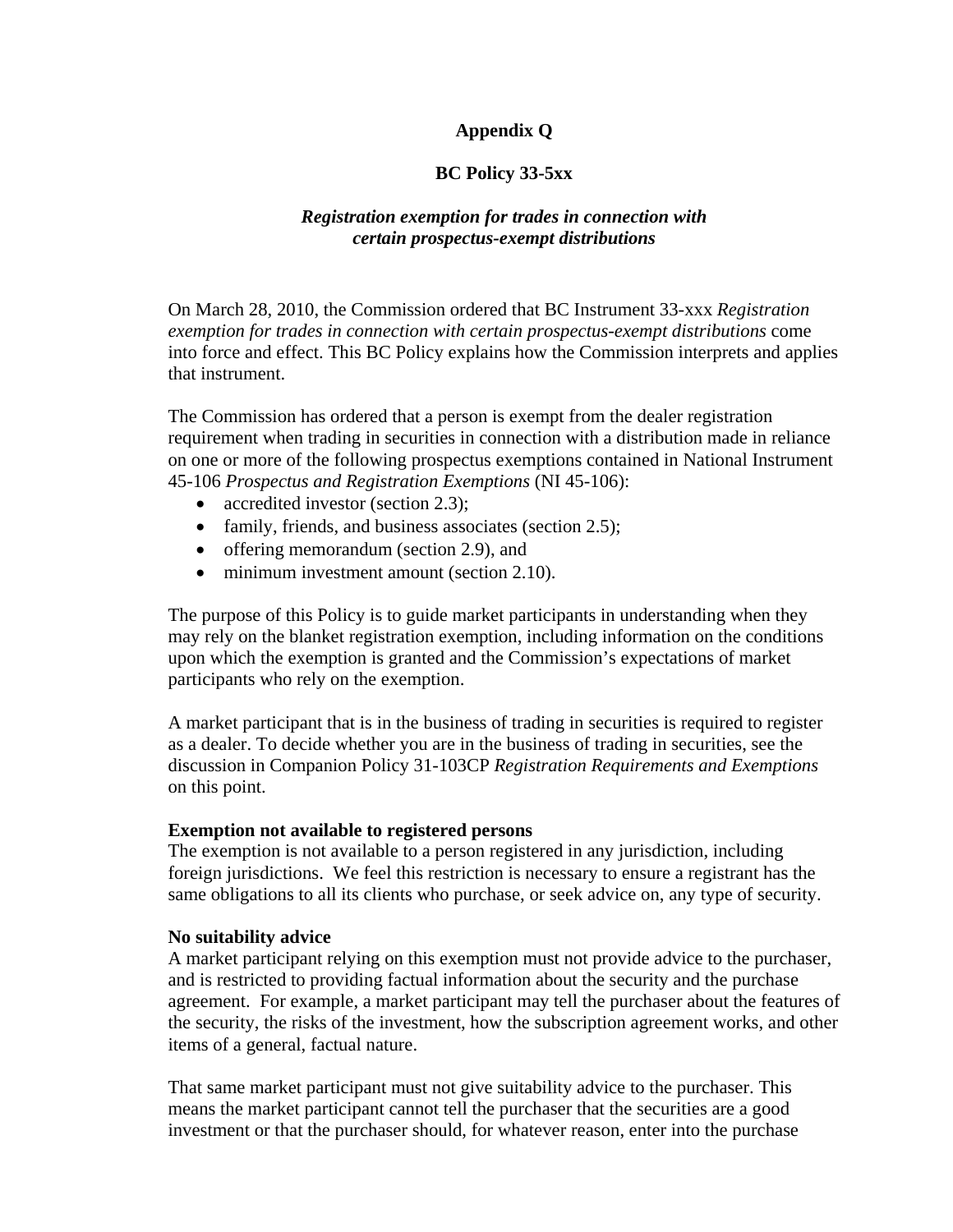agreement. The market participant must refrain from saying or doing anything that might lead the purchaser to think that they should buy the security because it somehow meets their investment needs or desires. The market participant must refrain from answering any of the purchaser's questions that are related to the purchaser's

- investment needs and objectives:
- financial circumstances, or
- risk tolerance.

To prevent any misunderstanding, a market participant relying on this exemption should communicate to the purchaser that only a registered dealer or adviser that is permitted to trade in or advise on these securities can tell the purchaser whether the security is suitable for the purchaser. If a purchaser persists in asking questions that relate to suitability, the market participant should reiterate the point.

Market participants relying on this exemption should refrain from using marketing materials that suggest general suitability or suitability for a particular kind or demographic of purchaser. Marketing materials that are at odds with or contradict the information in the risk acknowledgement the purchaser reads and signs create genuine opportunities for confusion. We will take the effect of marketing materials into account when considering whether this condition for using the exemption has been met.

#### **Risk acknowledgement**

The risk acknowledgement signed by the purchaser and obtained by the market participant must be in the form specified in the exemption order.

The disclosure in this risk acknowledgment describes risks that are particular to the purchase transaction and the absence of suitability advice, in addition to describing the general risks inherent in prospectus-exempt securities. The disclosure in this risk acknowledgement differs from, and is additional to, the disclosure in the risk acknowledgement required by NI 45-106. When the market participant trading the security to the purchaser is an agent of the issuer, the agent must ensure that the purchaser signs both the NI 45-106 risk acknowledgement, if applicable, and this risk acknowledgement. We note that this risk acknowledgement must be obtained for all trades under this exemption (accredited investor, friends, family, and business associates, and minimum investment amount), even if there are no risk acknowledgement requirements under the related NI 45-106 prospectus exemption.

It is the market participant's responsibility to understand the contents of the risk acknowledgement and to explain the risk acknowledgement in a clear, plain way to the purchaser. The purchaser should clearly understand, by the end of discussions with the market participant, that this purchase transaction offers fewer protections than are available when purchasing other kinds of securities.